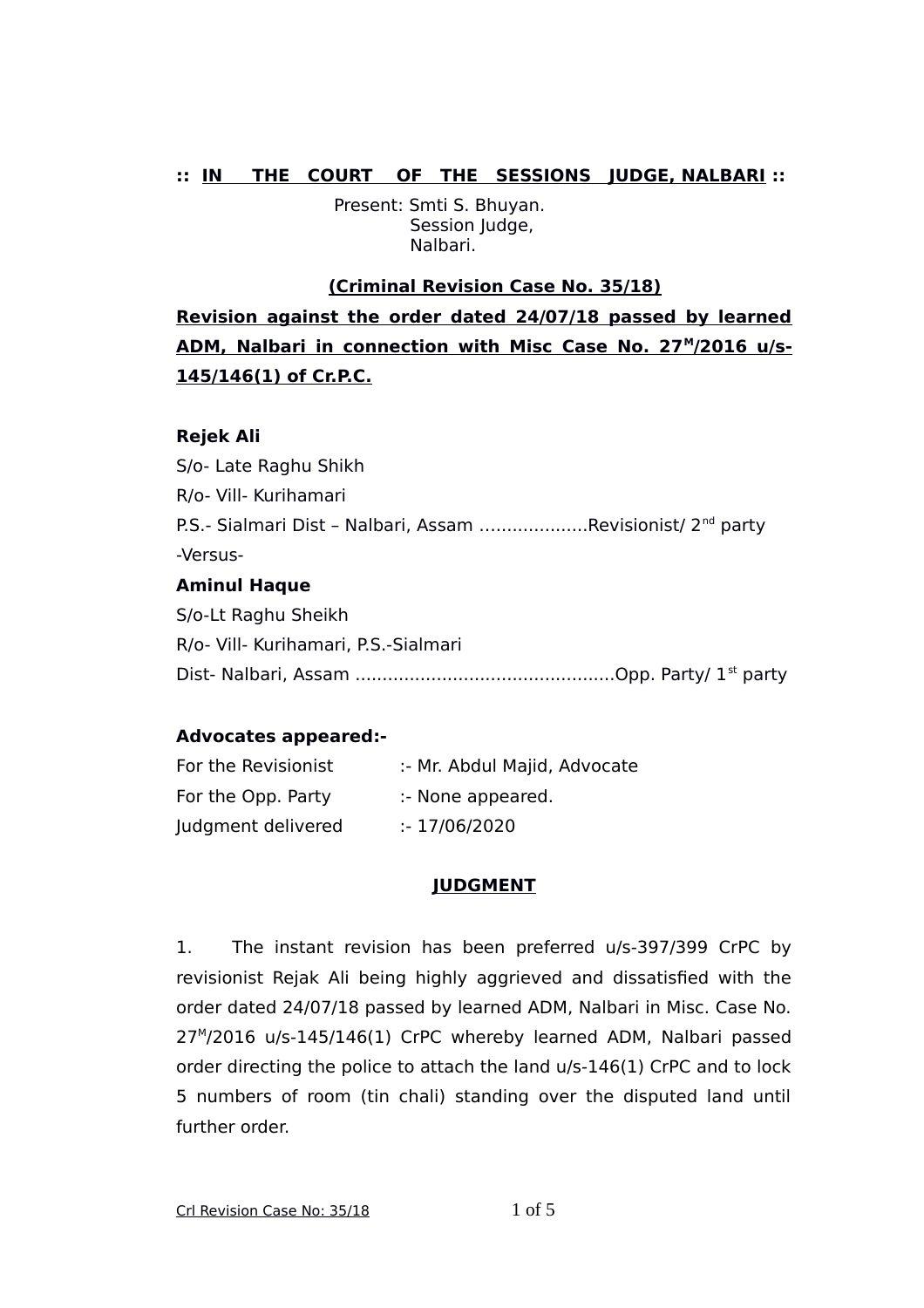2. Fact leading to this revision petition is that Aminul Haque, opposite party of the revision petition as  $1<sup>st</sup>$  party petitioner filed a petition before the District Magistrate, Nalbari against the revisionist as 2<sup>nd</sup> party/ Opposite Party with a prayer to start a proceeding u/s-144 CrPC and to restrain Rejak Ali, 2<sup>nd</sup> party to enter into the disputed land. The disputed land is in the village Kurihamari under pub Barkhetri mouza covered by abantani (allotted) touzi patta no 1614 bounded by North-Karim Ali, South- Road, East-Weekly market and West-Ajed. Case of the  $1^{st}$  party Aminul Haque is that he is poor daily labour,  $2^{nd}$  party is a wicked person who is his elder brother. The father of both sides are same and they are step brothers. Mother of  $2<sup>nd</sup>$  party expired but mother of 1<sup>st</sup> party still living. Under the Government scheme meant for landless person about 20 years back 2 bighas of land allotted in favour of  $1<sup>st</sup>$  party by the Government under the Barkhetri revenue circle village Kurihamari and since then  $1<sup>st</sup>$  party Aminul Haque with his mother possessing the land by paying revenue. But 2<sup>nd</sup> party secretly by providing wrong materials with the help of lat mandal deleted the name of his mother and entered his name as allottee in the chitha. Thereafter,  $2^{nd}$  party entered into the disputed land, constructed temporary tin chali house and rented the same to others and  $2<sup>nd</sup>$  party gave threatening to  $1^{st}$  party Aminul Haque when  $1^{st}$  party tried to vacate the land.

3. On this petition learned ADM, Nalbari called for a report from O/C Sialmari PS and after getting the report from O/C, Sialmari PS, learned ADM, Nalbari on being satisfied drawn up a proceeding u/s-145 CrPC against the parties, issued notice to the parties vide order dated 06/02/16, directed the 2<sup>nd</sup> party to submit WS and attach the disputed land u/s-146(1) CrPC.

 $4.$ 2<sup>nd</sup> party on receipt of the notice appeared before the learned ADM, Nalbari, contested the proceeding by submitting WS.  $2^{nd}$  party Rejak Ali i.e. present petitioner denied the allegation of the  $1<sup>st</sup>$  party Aminul Haque and prays for dismissal of the case. The plea taken by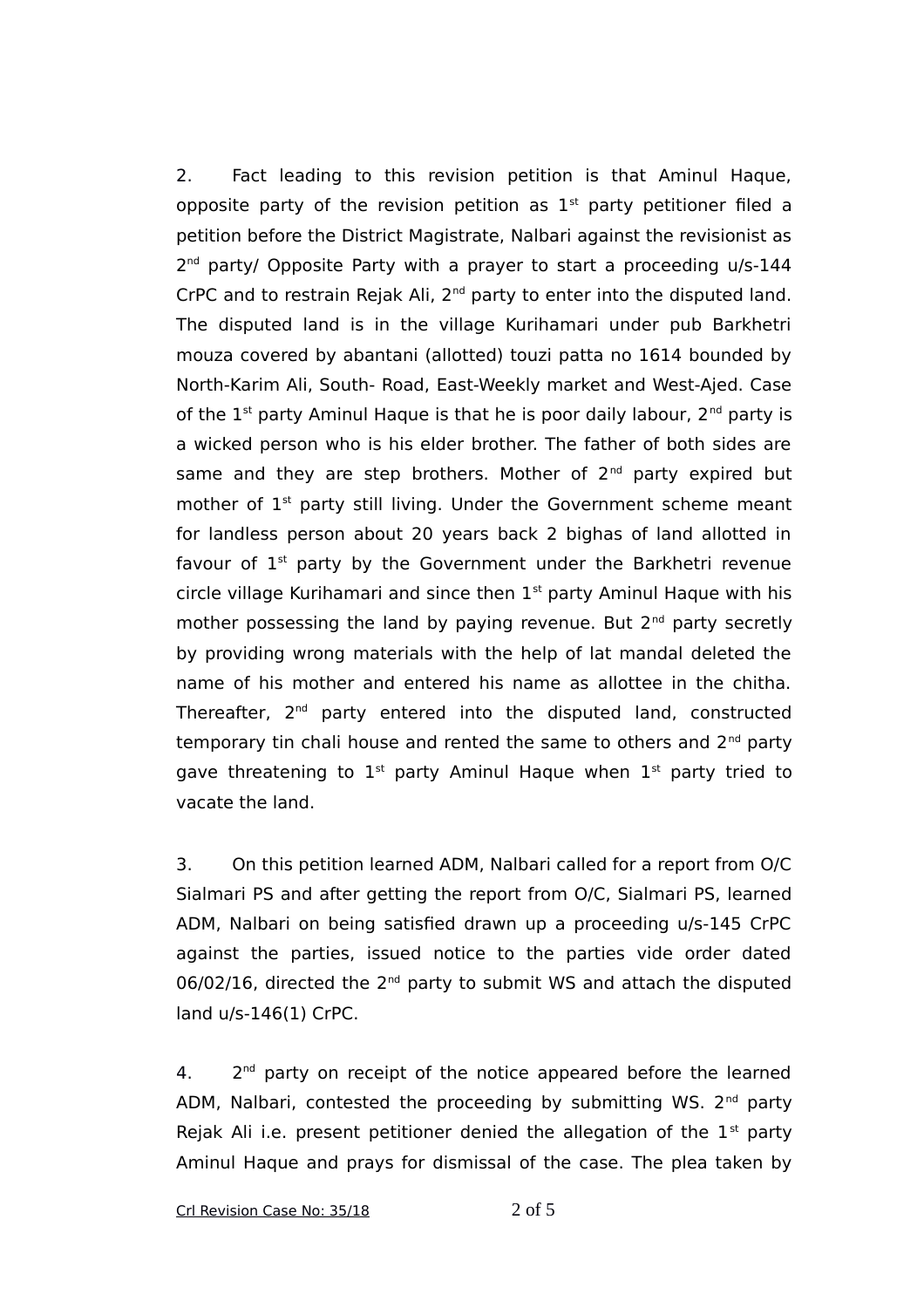the  $2<sup>nd</sup>$  party is that  $1<sup>st</sup>$  party is his step brother and he is trying to grab the ancestral share of the property falls on him and his mother and disputed land is his share of land which he interchanged with his brother Md Ajibar Ali and accordingly his name is entered under the Mukalmua revenue circle with brother Ajibar Ali and he is possessing the same for last 20 years with his family.

5. None appeared for the opposite party at the time of hearing the petition. I have heard learned counsel for revisionist. Learned counsel for revisionist submitted that learned ADM without hearing parties to the proceeding, going through the material on record at the time when case was fixed cross of PWs, denying the right of revisionist, passed the impugned order on a off date on the petition filed by  $1<sup>st</sup>$  party and thereby committed grave illegality and error in passing the impugned order.

6. I have scanned the material on record of the trial court. During the trial, as revealed from the record, it is seen that several developments took place.  $1<sup>st</sup>$  party Aminul Haque submitted his in chief in affidavit along with in chief in affidavit of 5 (five) other witnesses. Thereafter, Rejia Bibi w/o- late Ragu Seikh mother of Aminul Haque filed one petition on 29/05/17 u/o-I Rule 10 (2) read with section 151 of the CPC with a prayer to add her as petitioner  $1<sup>st</sup>$  party which learned ADM took up on 21/08/17 and vide order dated 21/08/17, learned ADM, Nalbari passed order and Rejia Bibi is added as  $1<sup>st</sup>$  party/ petitioner with Aminul and by the same order declared possession in favour of the  $1<sup>st</sup>$ party Aminul and Rejia Bibi. Against the said order present revisionist being highly aggrieved and dissatisfied preferred revision petition before this court which was registered and numbered as Crl Revision Case No. 49/17 and my learned predecessor after hearing the counsel for the parties disposed off the Crl Revision case No. 49/17 partly allowing the revision and remand back the case with a direction to the learned ADM, Nalbari to give opportunity to the  $2<sup>nd</sup>$  party to cross examine the witnesses of the  $1<sup>st</sup>$  party and to adduce evidence as well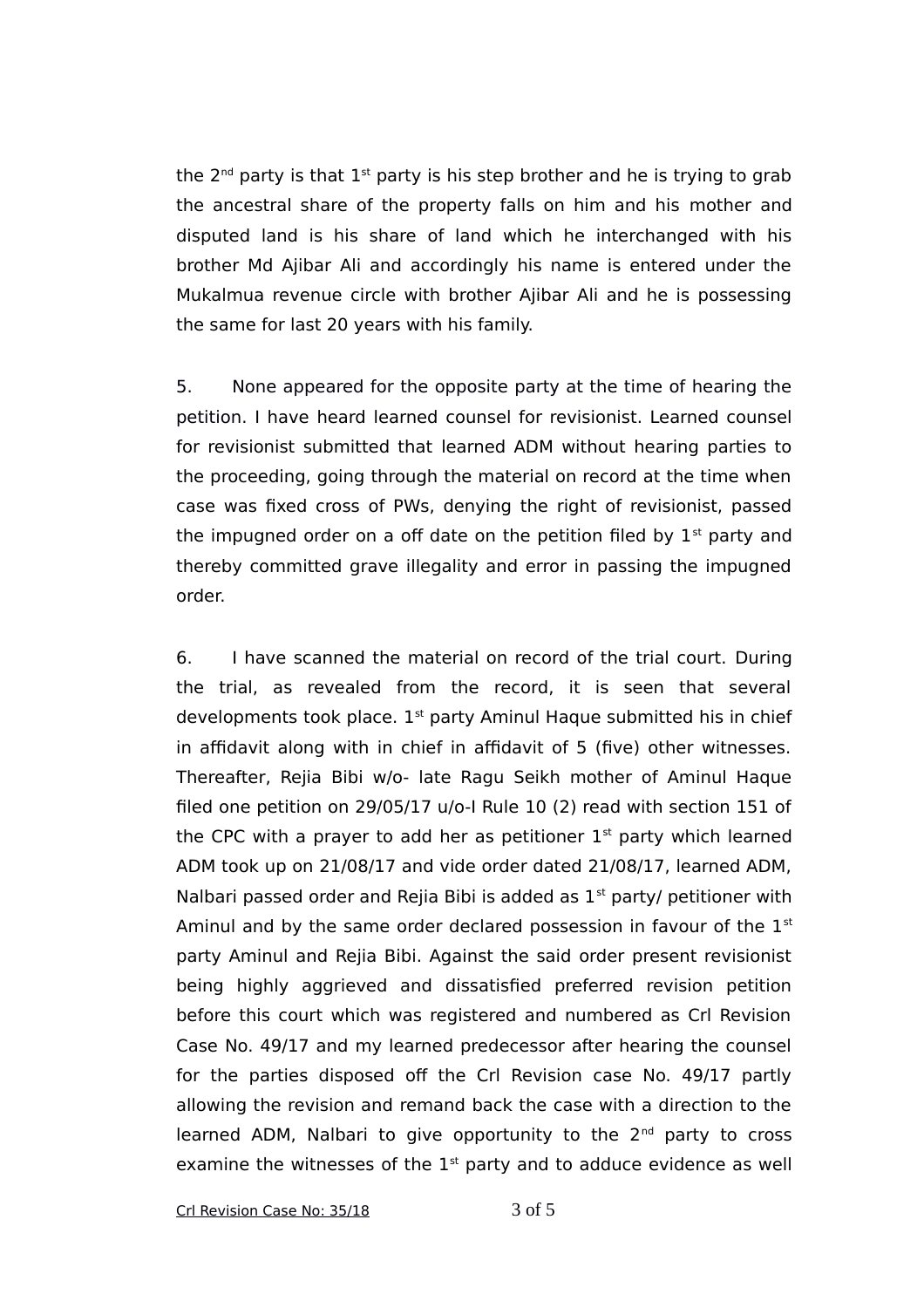as chance of hearing and then to finally dispose of the case in accordance with law within three months.

7. On receipt of the case record from revisional court, learned ADM, Nalbari fix the case for cross examination of  $1<sup>st</sup>$  party witness and at this time Aminul Haque and Rejia Bibi filed a petition on 23/07/18 stating that disputed land allotted to Rejia Bibi which is covered by touzi patta No. 1614 dag No. 1(old)/ 136 (new) by the Government. 2<sup>nd</sup> party trying best to sale the disputed land to  $3<sup>rd</sup>$  party and  $2<sup>nd</sup>$  party threatened and intends to dispose the suit land and tin chali with a view to cause wrongful loss to  $1<sup>st</sup>$  party. This petition was taken by learned ADM, Nalbari on 24/07/18 and learned ADM, Nalbari vide his order dated  $24/07/18$  passed order directing the  $2<sup>nd</sup>$  party not to sell the tin chali standing over the disputed land otherwise legal action will be taken against 2<sup>nd</sup> party. Also O/C, Sialmari PS is directed to attach the disputed land u/s-146(1) CrPC and to lock the 5 (five) numbers of room (tin chali) standing over the disputed land until further order.

8. On careful scanning of the entire record, it is revealed that learned ADM, Nalbari without giving an opportunity of being heard and without calling for a written reply from the  $2<sup>nd</sup>$  party, took up the petition on off date without serving notice to the 2<sup>nd</sup> party and passed the impugned order of 24/07/18. When case was remanded back by the revisionist court with direction to dispose off the case after giving chance to  $2<sup>nd</sup>$  party to cross examine PWs and hearing the parties to the proceeding. The order dated 24/07/18 clearly pointed violation of natural justice and this order was passed while the case was pending for cross examination of  $1<sup>st</sup>$  party and without having supporting documents of the petitioner in the petition regarding proposed selling of the land and when earlier order dated 21/08/17 was set aside by the revisional court. That being the position, the impugned order dated 24/07/18 passed by learned ADM, Nalbari is in violation of law, erroneous and is accordingly set aside.